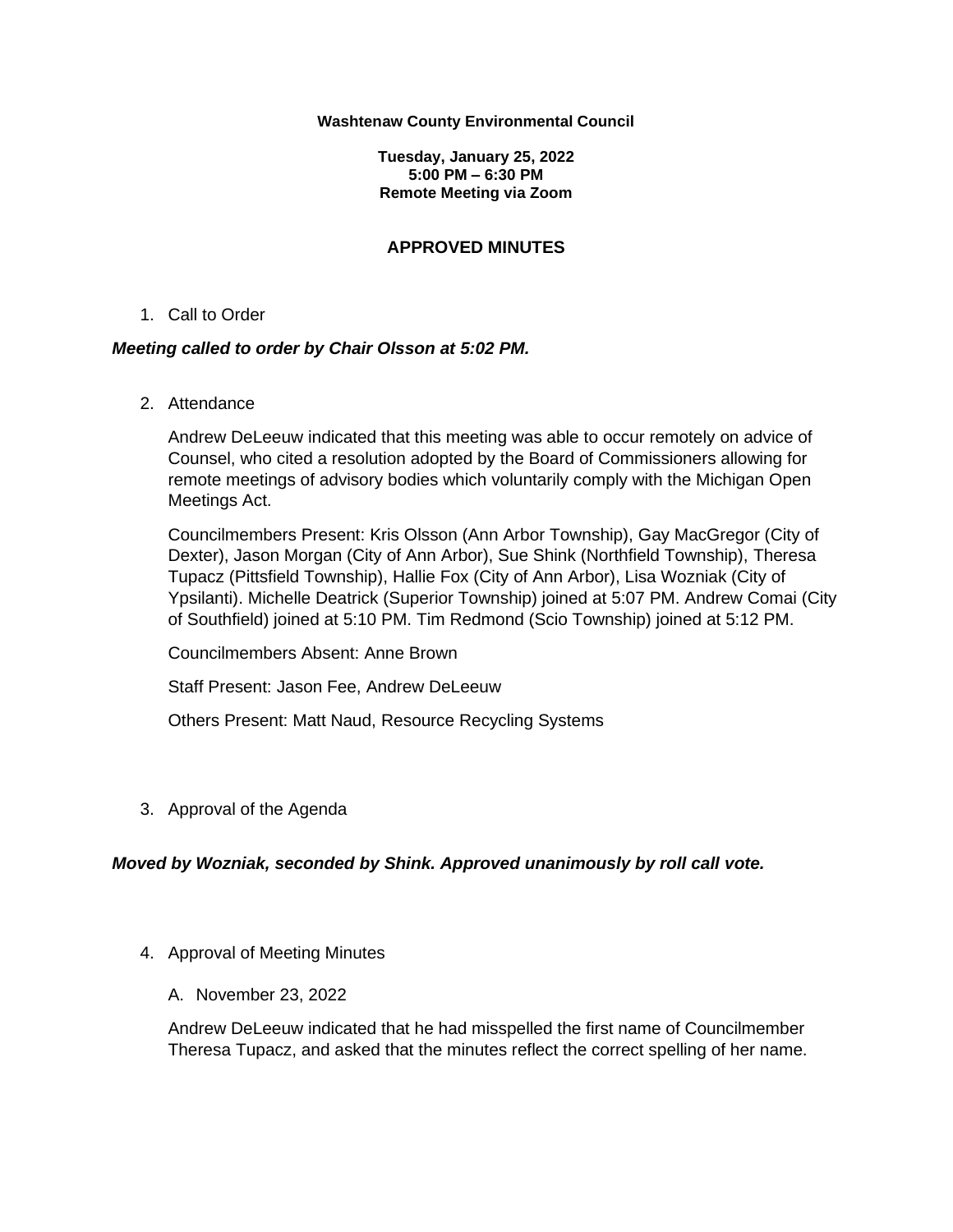## *Moved by Shink, seconded by Wozniak. Approved unanimously by roll call vote.*

5. Citizen Participation:

None.

6. Council Responses to Citizen Participation

None.

7. Special Presentations

None.

- 8. Regular Business
	- A. Climate Action Plan Project Update

Matt Naud of Resource Recycling Systems provided an update on the Climate Action Plan project, called "Resilient Washtenaw". He reported that since the last meeting an email address has been set up, the public engagement website, [resilientwashtenaw.org,](https://www.resilientwashtenaw.org/) has been tested and launched, that students from the University of Michigan were looking at renewable energy potential and farmland preservation, that listening sessions for initial district engagement had been set up, that data collection from DTE and Consumers Energy was underway and there was hope that this information could be provided at a municipal level, that the ambassador program is underway, and that a advertising campaign had been started.

He then spoke to the administrative capabilities of the website, with the ability to understand where comments are coming from, the reach and popularity of different ideas, and the ability to export information from the website so that it can be used elsewhere.

Councilmember Tupacz asked who would be following and responding to replies on the website. Mr. Naud indicated that there was staffing in place to monitor and respond to replies, but that engagement between users on the site to encourage discussion and interaction was desired.

Councilmember Fox asked if responses from members of the Environmental Council would be counted as the public or otherwise. Mr. Naud indicated that he was unsure, but that they could test to understand the functionality.

Chair Olsson asked if councilmembers were expected to moderate and participate in the discussion on the site. Mr. DeLeeuw responded that councilmembers were encouraged to participate in the discussion, but that staff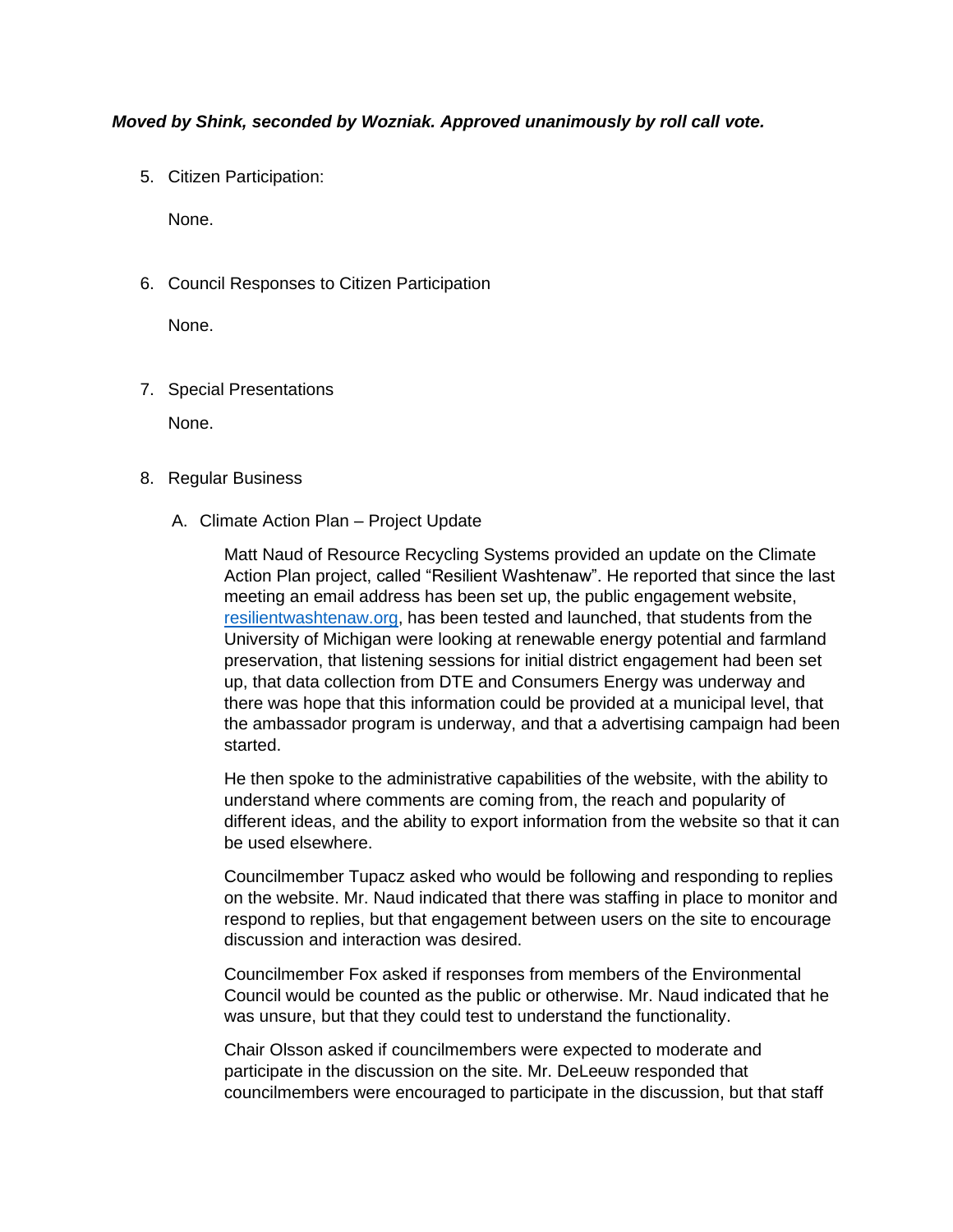were ready to ensure that the discussion and ideas from the website were incorporated in the plan development.

Councilmember Redmond asked if the input and discussion of members of the Environmental Council and other staff would negatively influence the site metrics. Mr. Naud indicated that he didn't believe so, and that generally the more substantive, good comments the better.

Mr. Naud then summarized the content to be covered in the upcoming listening sessions, shared that Omar Gates of GLISA was recording a Climate 101 video to be posted on the website, and that work was continuing to engage with the community and interest groups on plan development. He shared that there have been initial discussions with the Washtenaw County Food Policy Council, the directors of library systems operating within the county, and that our outreach efforts are snowballing.

Chair Olsson asked how the members of the environmental council can help to promote the planning efforts and involve the public, and if information to be shared through social media would be provided. Mr. Naud indicated that our strategy is to drive people to the website and engage them through the site, and that social media materials would be coming. Chair Olsson then asked for more information about the possible student project. Mr. Naud indicated that discussions were preliminary, but the idea is to understand the potential for renewable energy within the County on agricultural land.

Councilmember Deatrick asked about the status of outreach to the Huron Valley Labor Federation and offered to assist with a meeting if needed. Mr. DeLeeuw indicated that the initial meeting had happened earlier in January. Mr. Naud then indicated that the discussion turned towards understanding the workforce and training needed to do the electrification work anticipated within the climate action plan.

Mr. Naud then reviewed the work planned for the coming months, including the engagement meetings, development of preliminary recommendations, data gathering, and the development of the vulnerability assessment.

Councilmember Wozniak shared her thanks for the quality of the report, indicated that that the State of Michigan had released a draft climate plan which was currently open for comment, and that student groups at the University of Michigan were interested in helping to shape the plan.

Chair Olsson then stated that the top priority of the Council regarding support of the plan between this and the next meeting should be to support and promote the knowledge of the plan, and that any inquiries into engagement or inquiry should be directed to the project team.

## 9. New Business

A. Official Comment on MI Healthy Michigan Draft Plan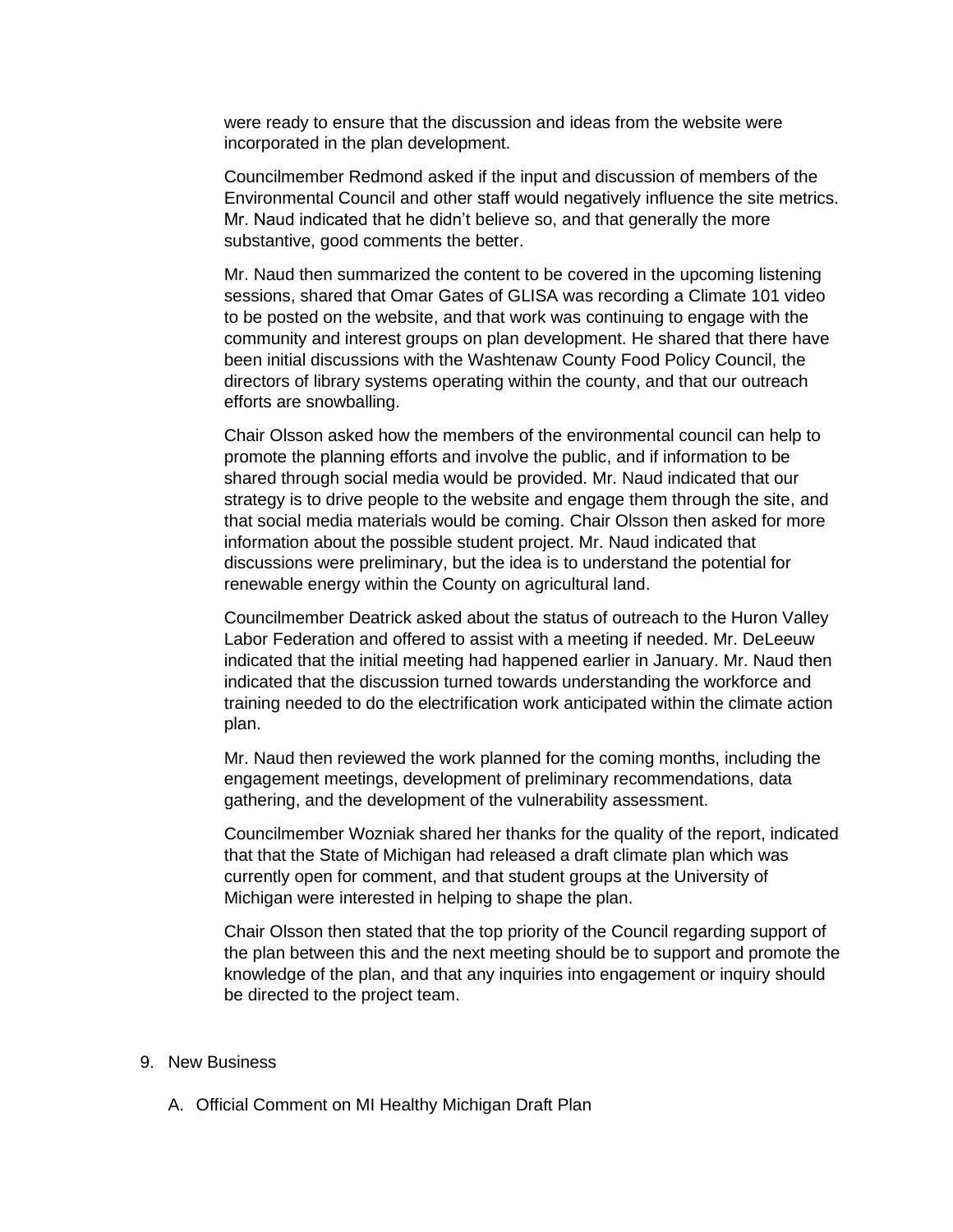Mr. DeLeeuw indicated that the State of Michigan had released a draft version of their climate action plan, called the MI Healthy Climate Plan, and that the January 25 meeting was the single scheduled meeting of the environmental council available to consider comment from the Environmental Council on the draft plan prior to the comment closure date on February 14. He indicated that this was of interest to the council given the charge of the group to consider climate impacts within the County, and also as it pertains to how it may impact the Climate Action Plan under development within the County. He stated that he could review the recommendations in the plan, review the recommendations prepared by the workgroups convened by the State to develop recommendations, and that a draft resolution providing comment had been prepared, and could be considered by the Environmental Council.

Chair Olsson indicated that she believed it important to submit comment, but that the window to comment is brief, and that there has not been much time to review the draft and prepare comment.

Councilmembers Fox and Wozniak indicated that they were very interested in sharing comment, and that they had been following the issue closely through their work at the League of Conservation Voters, and have comments which they would like to see incorporated into a response from the Council.

Councilmember Shink indicated that the Council could empower a subset of the group to do this work on behalf of the full council and submit comment prior to the deadline.

Councilmember Deatrick indicated that she believed it important to provide comment, and that she would prefer to have the opportunity to discuss with others involved in land use and agriculture to ensure that any comment reflected their concerns.

Councilmember Morgan indicated that he was supportive of the resolution as drafted, that it seems to address the priorities and projects of the County, and that barring any major omission would be comfortable with the resolution as drafted.

Councilmember MacGregor shared that she only had time to review the transportation section, and that she had desired to see more on involving multiple jurisdictions and transportation planning.

Councilmember Shink indicated that she believed the Council should submit comment, and that the Environmental Council and perhaps the Board of Commissioners should submit official comment on the plan and that such comment could influence the final plan to be adopted by the State.

Chair Olsson indicated that the options seemed to be either adopting the resolution as is, or to continue the work to receive comment and call a special meeting to consider a revised resolution. Given the feedback, she indicated that she would like to include Councilmembers Fox, Wozniak, Shink and herself to continue the revisions on the comment, that a special meeting should be set to consider this resolution, and that staff assist with the coordination of this item.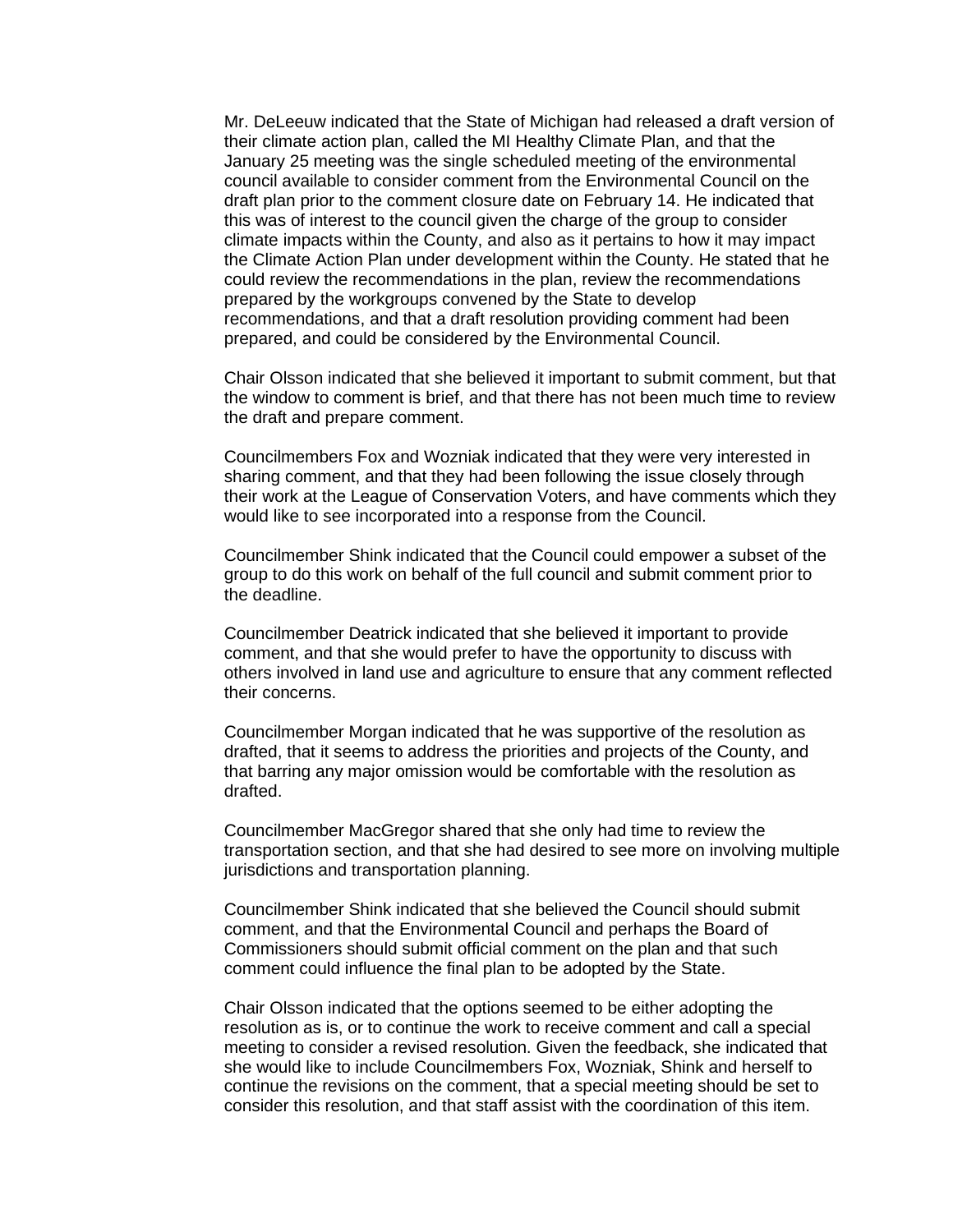The tentative date for a special meeting was Tuesday, February 8 at 5 PM through zoom, but the council would be surveyed, and a special meeting would be called thereafter.

- 10. Communications and Reports
	- B. Councilmembers
		- a. Upcoming reappointment of members

Mr. DeLeeuw provided an update on the reappointment process, and that all members would be up for reappointment in March. He also shared that the reappointment process would be different than in past years, with half of the seats being recommended for a 9 month term and the other half for a 21 month term, and that these lengths would stagger the terms of the council to align with bylaws and with the appointment process of other subcommittees of the Board of Commissioners.

b. Upcoming election of officers

Mr. DeLeeuw also indicated that the bylaws required that officers be elected at an upcoming meeting and that the members should look to the bylaws for more information on that process.

## C. Staff

a. NOAA Annual Summary

Mr. DeLeeuw indicated that Evan Pratt, the Water Resources Commissioner, had shared a helpful and informative report from NOAA indicating national climate trends and asked it to be shared with the environmental council.

b. SEAS Wege Lecture Invitation

Mr. DeLeeuw shared that Dr. Ayana Elizabeth Johnson would be speaking at an upcoming lecture at the University of Michigan School for Environment and Sustainability, and would be addressing climate action and social justice.

D. Committees

None.

11. Tasks: